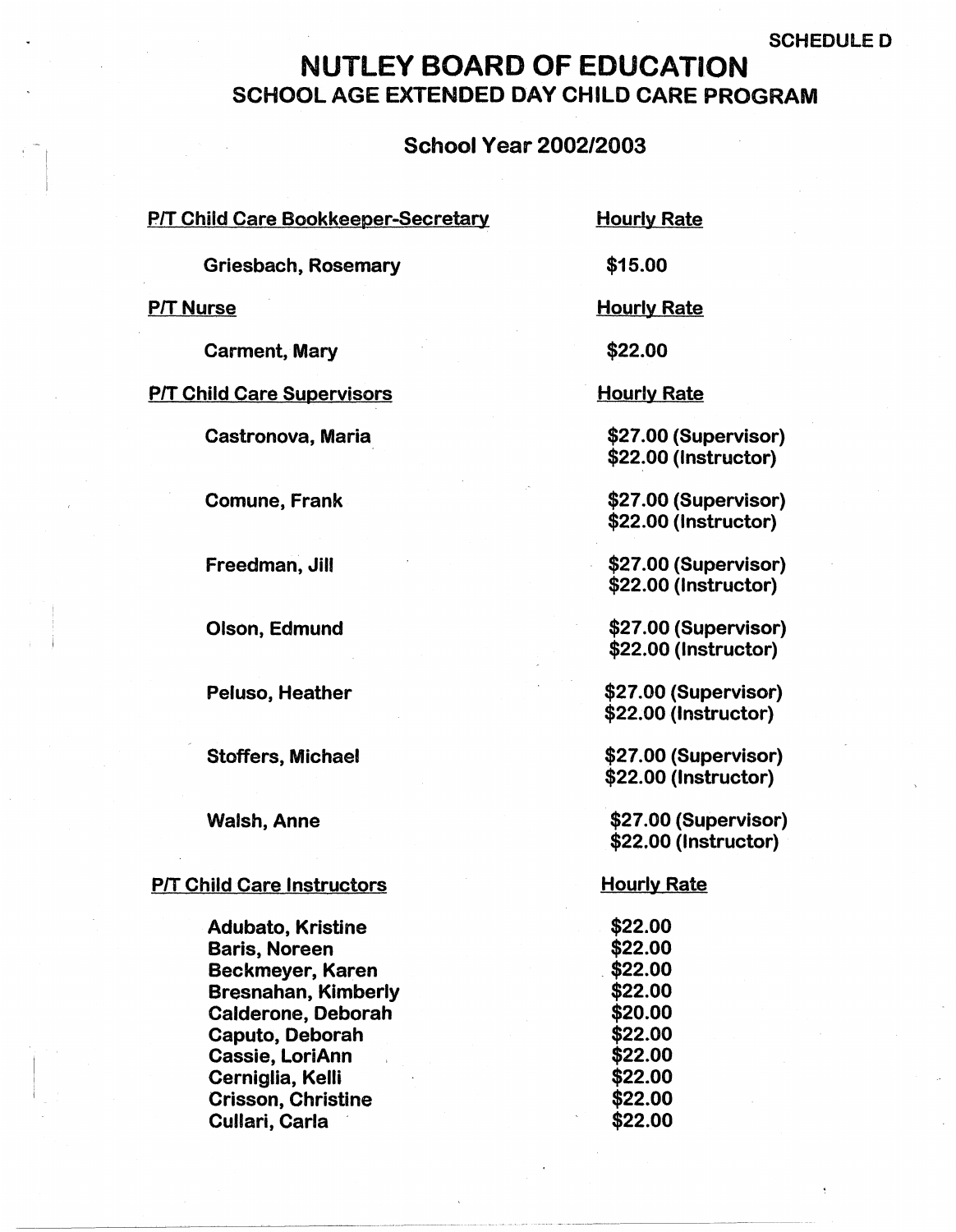# NUTLEY BOARD OF EDUCATION SCHOOL AGE EXTENDED DAY CHILD CARE PROGRAM

## School Year 2002/2003

#### **P/T Child Care Instructors**

# **Hourly Rate**

| DeLorenzo, Lenore            | \$20.00            |
|------------------------------|--------------------|
| <b>Ferriol, Kenneth</b>      | \$22.00            |
| Franco, Jennifer             | \$22.00            |
| Isgro, Robyn                 | \$20.00            |
| <b>Milunaitis, Lorraine</b>  | \$22.00            |
| Puzio, Kristen               | \$20.00            |
| Reid, Laura                  | \$22.00            |
| <b>Ryder, Sally Ann</b>      | \$22.00            |
| Salzarulo, Gerald            | \$22.00            |
| <b>Strouse, Howard</b>       | \$22.00            |
| <b>P/T Child Care Aides</b>  | <b>Hourly Rate</b> |
| <b>Ballester, Carol</b>      | \$12.00            |
| Bentzel, Joyce               | \$12.00            |
| Cascarano, Nancy             | \$12.00            |
| <b>Cullari, Carole</b>       | \$12.00            |
| DeFrank, Patricia            | \$12.00            |
| DiVincenzo, Donna            | \$12.00            |
| Forte, Joyce                 | \$12.00            |
| Gingerelli, Elizabeth        | \$12.00            |
| Hawks, Lorraine              | \$12.00            |
| Lampo, Linda                 | \$12.00            |
| Luzzi, David                 | \$12.00            |
| Margo, Maureen               | \$12.00            |
| Mayer, Diana                 | \$12.00            |
| Minichini, Maryann           | \$12.00            |
| Morris, Deborah              | \$12.00            |
| Pero, Susan                  | \$12.00            |
| Reilly, Krista               | \$12.00            |
| Rizzo, Vincenzo              | \$12.00            |
| San Giovanni, Beverly        | \$12.00            |
| Signorelli, Donna            | \$12.00            |
| <b>Souza, Maria Grace</b>    | \$12.00            |
| <b>Thompson, Agnes Nancy</b> | \$12.00            |
| Tucci, Linda                 | \$12.00            |
| <b>Tucci, Suzanne</b>        | \$12.00            |
| <b>Wiedman, Lori</b>         | \$12.00            |
|                              |                    |